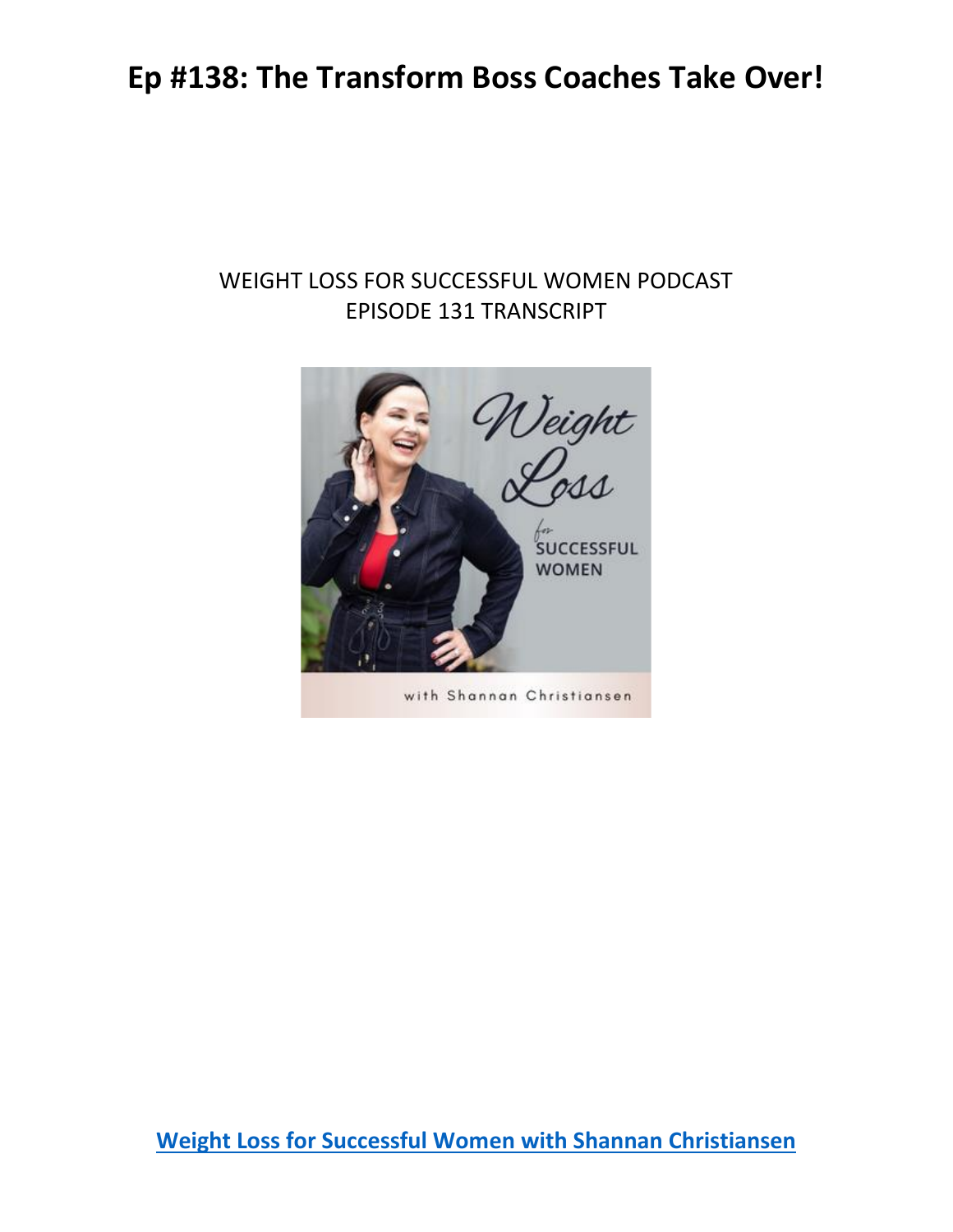You are listening to the Weight Loss for Successful Women podcast with coach Dawn Richards and coach Jenn Taylor. This is episode 138. Welcome to Weight Loss for Successful Women, a podcast for women who are ready to break the diet cycle and end their struggle with weight for good. Here's your host.

Coach Dawn and I took over the podcast this week. Yeah. We just wanted to this week talk about some of the most common topics or misconceptions that we have seen kind of pop up on women's weight loss journeys. My name is Jenn Taylor and I am one of the Transform Weight Loss coaches here. And I am just so excited to be spending tonight with Dawn recording this podcast. You ladies will see. She's just so amazing and so insightful. Dawn, anything you want to add on, I'm just so excited to be here. I think this will just be so much fun. We just get to share a little bit of ourselves with you tonight. It's just really fun to do. Yeah.

So the first topic that we wanted to talk about was, you know, oftentimes we think that everybody else has the answers. That we need to go and find the right diet, find the right trainer, because they have the answers to help us lose this weight for good, and get this body, the certain body type that we want. And when I think back on, you know, my weight loss journey over the years, the many years, every diet that I have been on, the person or the diet itself has told me what to eat, what not to eat. How much or how little to eat. Times of the day that I needed to eat. How many calories, how many points. The list goes on. Ladies, you know this, you've experienced this, I'm sure. I just always thought that if I could find this right diet, my thought that I had was I just haven't found the right one yet.

But if I find the right diet then or the right trainer, then I can finally get to the certain weight that I had in mind. And through this work in Transform, I just have really come to learn that each of us have the answers within us. We all have all along. We keep searching for new diets because they're not working. We've failed, we've given up, whatever. But the truth of it is, is that we don't need anybody else to give us the answers. When we give up our power and we look to others for the answers and go away from ourselves, we get stuck in this victim mentality, right? And it creates almost this feeling of hopelessness within us. Dawn, do you agree? Like that's kind of how you felt about looking for answers with others?

Yes, I've really felt that way a lot. But the thing is, is our society has almost done this to us because we're always bombarded with all of these like diet things. Lose your weight this fast, 20 pounds in 20 days. Right. And they're like, just follow this program, you know? And it sounds so good. But the thing is, is we know, we know before we even started, it's not true. And we just give our power to this diet and we just think it's going to be this answer for us. And it's not. It never is. The answer is always within us.

We know intuitively how to eat. We know intuitively what is good for us. We just need to tell ourselves the truth and come back to ourselves and do what's best for us. It's almost like you're giving somebody else total control of your life. It's like, I'm going to give you all the control, and I don't want anything. And no wonder we feel like a victim because we've just given all of our power to somebody else.

And if we'll just come back to ourselves and realize that we have all the answers for ourselves, it's very, almost freeing. It really is. When you realize that you can eat anything you want and that you can listen to your body and that you have your answers, then you have freedom. Yeah. And truly, I love that you said that because it is such like a freedom, and just, I think of it too, as empowering, right? And our body is already giving us the cues. We just haven't been paying attention to it. We've been so disconnected because we thought that the answers were somewhere else. But we've had them all along.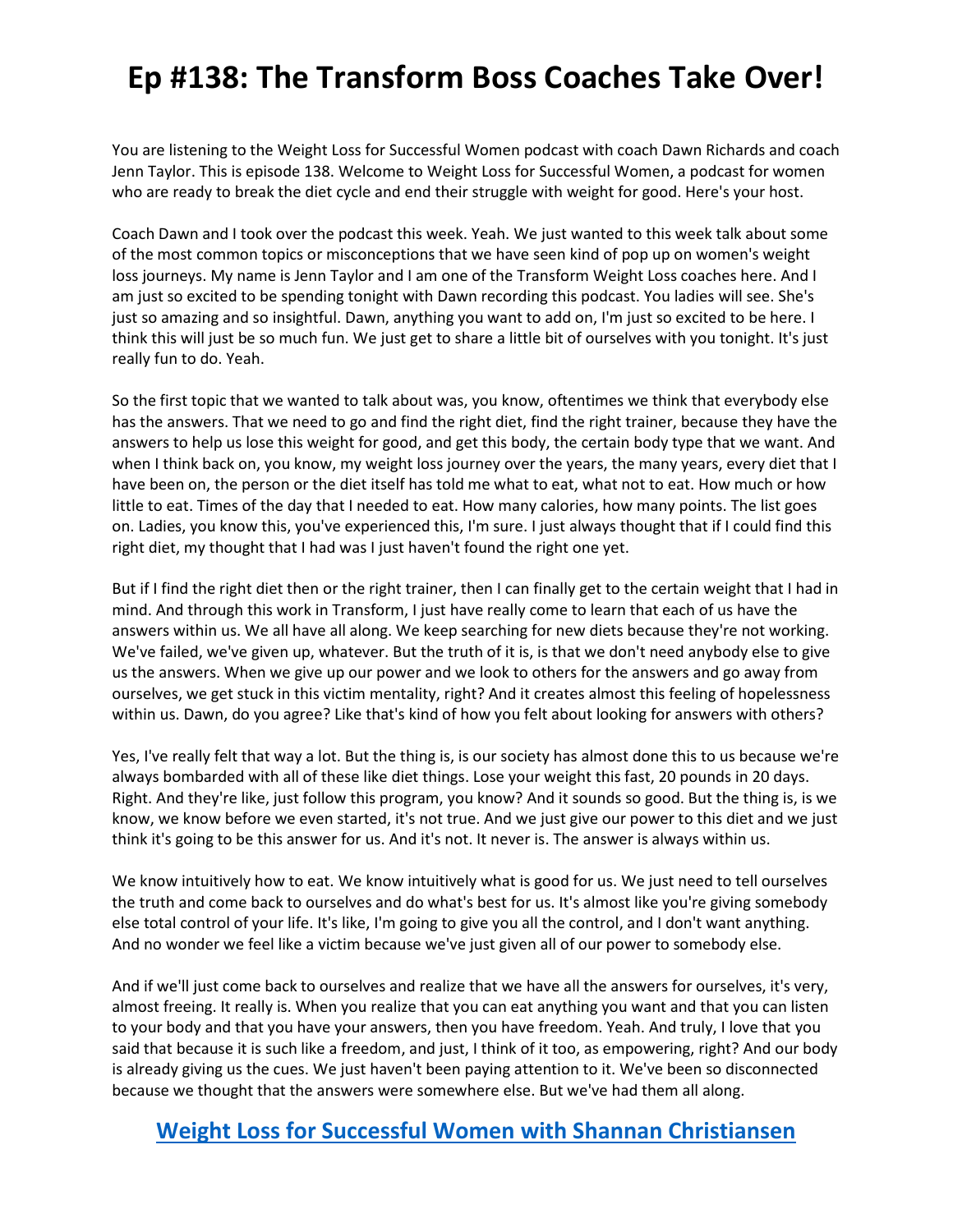When I think back to diets, I think if there is a way that I have to eat that doesn't feel like I can maintain it for the rest of my life. Like you said, before we even start, we know it's not going to last. Being able to just reconnect with our bodies and listen to the answers that are already within us, just gives us our power back. And it helps us lose the weight for the last time in a way that we can do forever. Love that.

The next topic that we wanted to talk about is failures. When I think back to me pre-Transform, I was just this all or nothing girl. I had to follow my diet plan, follow my workout plan, whatever it was, exactly. And the moment that I stopped doing it, I missed a day or I overate, I went into this beat down. I would sit and thought loop on, well, of course you did this, right? Like you aren't going to have success. You've always failed in the past. And telling myself just these crazy thoughts that of course are just going to push me lower and lower and not have any belief in myself.

And truly when I think of failure now, I think it begins with making commitments to ourselves, following through with those commitments, right, that creates this feeling of success. When we create this commitment, we follow through. And then when I have a slip-up, because that's the thing, ladies, we are, we're going to have failures along the way or slip ups or overeats, whatever it is. But now I just don't make it mean anything about me. Right? I just reflect on what happened.

Why did that incident happen? What can I do differently moving forward and move on. And of course I'm human. I still have the times, right, where I have a minute of beat down, but then I quickly pick myself up and I remind myself like, no, this is just part of the journey. Dawn, when you think about failures pre-Transform to now, what do you think? What comes up for you?

Well, the biggest thing is, is that pre-Transform, I did, I just beat myself up. But I also developed this fear of like failing. Now I have to say, though, if I failed at work, it wasn't a big deal. I was like, oh yeah, I'll just do it again tomorrow. Or I'll redo this. And I wasn't that way. It was truly only in this diet mentality that I would fail. Like I would start a diet and I knew I was going to fail at it. Like, it was the hardest thing. I can't eat boiled eggs for like five days in a row. Come on. You know what I mean?

I'd set myself up for failure and then I would fear it, you know? And I'd be afraid of failure. I failed so many times, I stopped believing in myself. That's the one thing is that I just stopped. I was like, Nope, no more dieting. I'm not even going to do that anymore because I don't want to fail one more time.

And it becomes this huge, like breaking point in my life. But the thing is, is coming into Transform, we take teeny tiny steps and you learn to commit to yourself and come back to yourself. So it's not this like all or nothing mentality. It's one little step, one little step. We're gonna up level one little thing. And those little, teeny tiny actions lead to success. And so then you don't fear failure so much because you're just taking one little move forward. I used to beat myself up terribly, and I did a lot of coaching around fear of failure because I was afraid of failing. The thing is, is now I don't look at it that way. It's just one way I found that it doesn't work for me, and I'm going back and I'm just going to start again until I figure it out.

I truly have just changed my mindset completely around failure and realize like, okay, not going to do that. Let's go back again. Because if I failed once I fail a thousand times, and that's just what life is.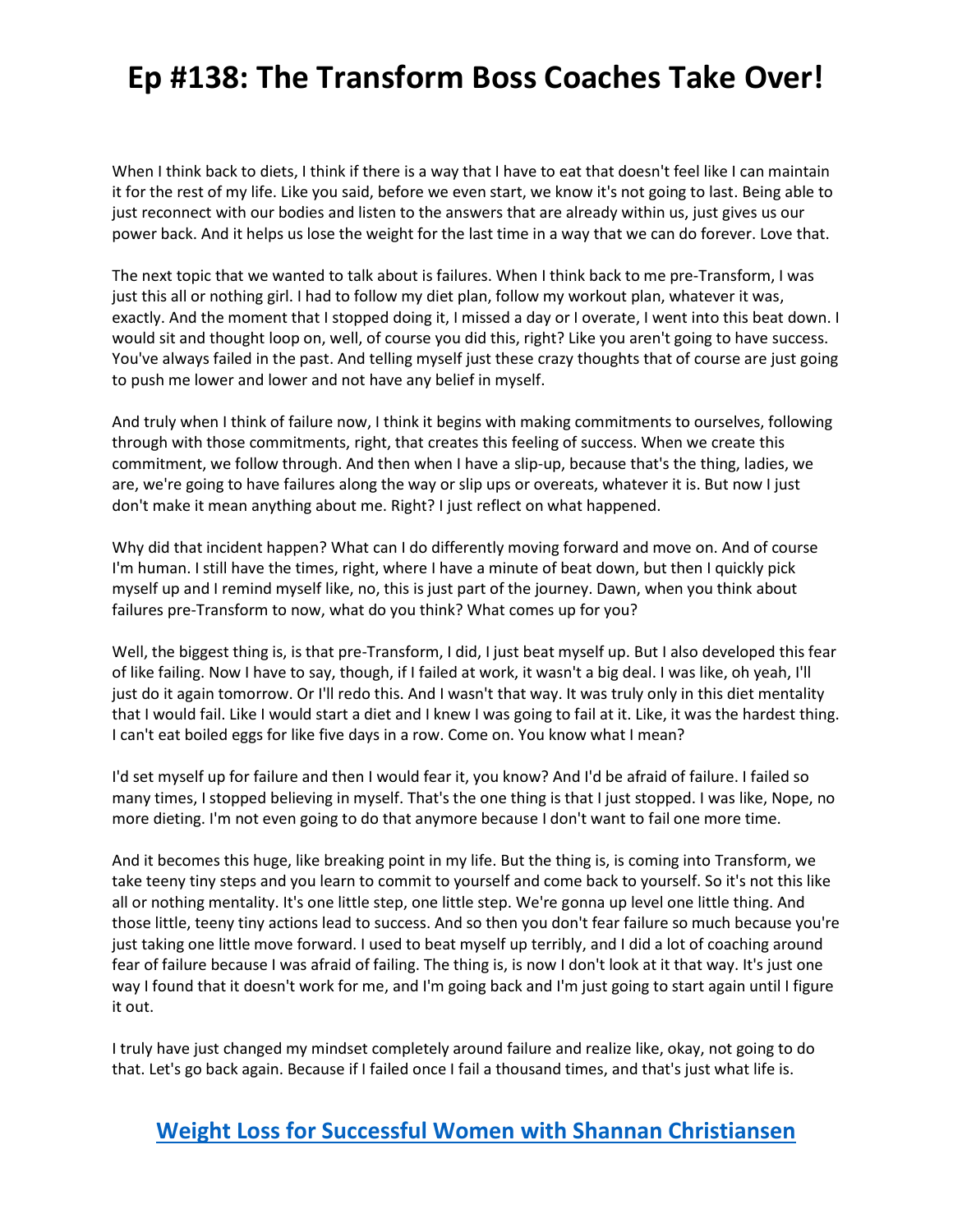Because every time I fail, I just get a little bit better. And I've had to find that love and grace for myself though, and it's taken a lot.

Yeah. I love that so much. I think too, the most successful people, they will tell you, they have had failure after failure after failure, and that is what leads them to the success. When you were talking, it popped in my head that oftentimes right, we, the stories that we create, you talked about this fear of failure, the stories that we create, like we can actually visualize what is going to happen when this failure happens and how embarrassing, we can even feel it, right? When I think of like those certain types of situations, and ladies, we're just creating these situations for ourselves that are false. 90% of them are not even going to happen. And we were creating these emotions that are just keeping us from becoming our best self is really all it's doing, it's just keeping us stuck.

Our next topic that we wanted to talk about was self-worth. This is a huge topic for me. Before I came to Transform, I truly believed that I wasn't worthy of living my best life. I wasn't worthy of living in a body that I loved. That my body was broken. That I wasn't enough. You know, the thing is, is that I really did believe those things about myself, and I created this life around those things and I truly thought I was second best. I compared myself to everybody and that I always found that I wasn't good enough. And I truly believed even in my work, you know, I wasn't even as good as my sister and my mom. And I just created all of these things.

But what I've found about self-worth and what we teach in Transform is that really these are just lies. These are just lies that we tell ourselves to keep ourselves stuck, to keep ourselves living in fear. And so that we don't move forward. Really Lizzie, we call our lizard brain Lizzie, you've heard us talk about it. She's just trying to keep us safe.

We're making changes in our life. We're moving forward and she'll just pop up and say, oh, by the way, you're not enough to do this, you might as well quit. And the thing is, is self-worth, Jenn's going to talk about this in a minute, but we are born worthy. We are born a hundred percent worthy. We don't have to prove it. We don't have to do anything to get it. Okay. It is a lie we tell ourselves, and it's taken me a long time to realize that.

It didn't take one day. It took a lot of mindset work to make me realize I am worthy of my love. And I'm worthy of love from anywhere I want it to come from, but I'm worthy of my love. And that took a long time for me to say and mean. But that's the thing is I wanted everyone else to love me so that I could prove that I love myself. But that's the thing is that I needed to love myself first, and through this work I've learned self-love and it has changed everything.

So Jenn, tell us a little bit about your self-worth journey. Dawn, that's so good. Yeah. I thought a hundred percent for me, I sorta saw a lot of perfectionism showing up that I had to be everything for everyone. And to be honest, when I think back, it's just exhausting to think about, right. I needed to show up for my kids, for my husband to be the perfect wife, the perfect mother, the perfect sister, friend, daughter, all the things right. As women, we play a lot of different roles. And I thought that I had to be everything for everyone.

Like you said, Dawn, so that they would love me so that I could love myself and truly, and I thought, you know, if I could show up that way, then I would be worthy. Right? If I was the perfect mom. What is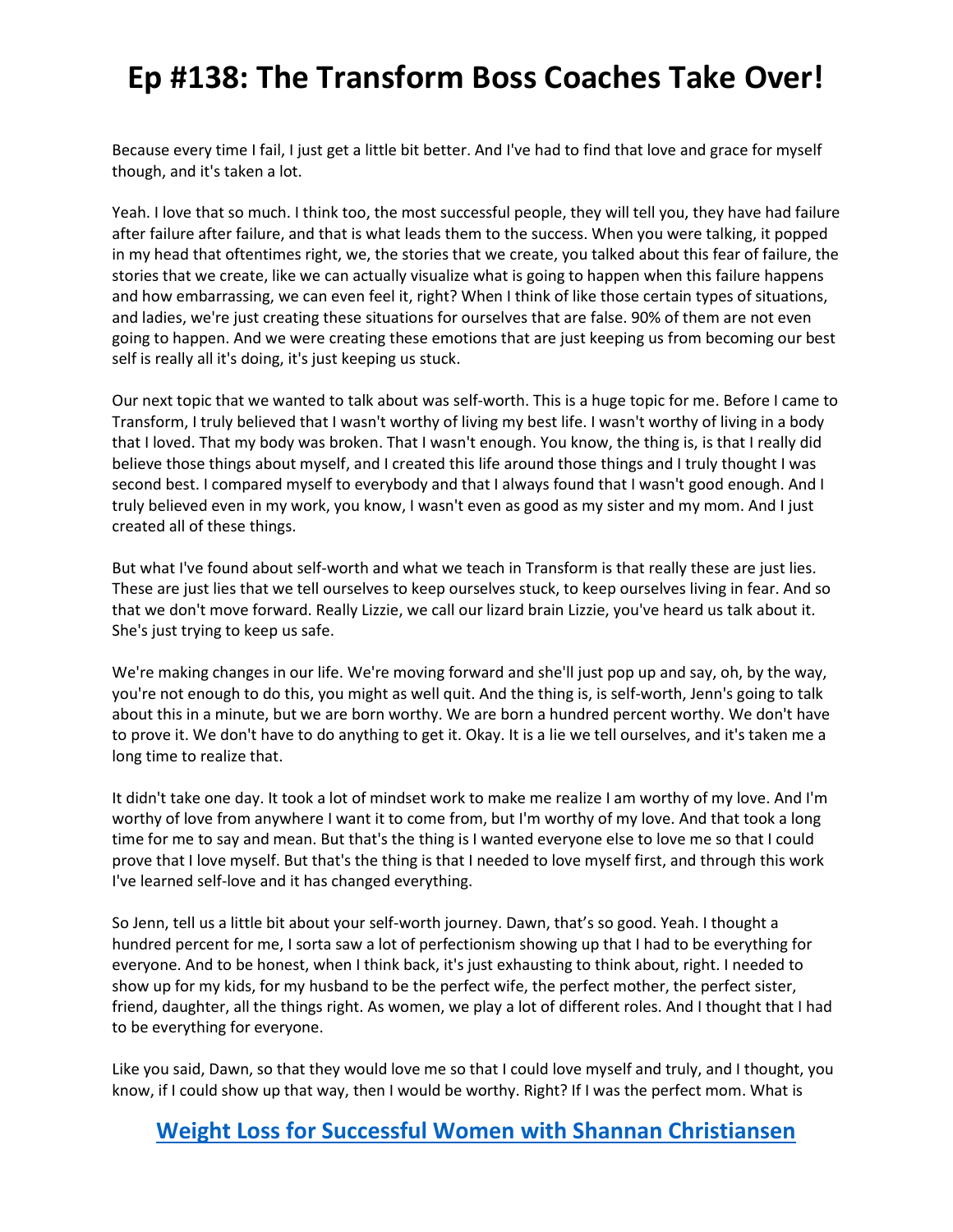perfect? Perfect doesn't, mean, I just, we giggle because now everybody has, first of all, their own definition of perfect. And there is just no such thing. Now I know that like Dawn said, I was born worthy just like each of you. We don't earn our worth. We are just born worthy and nothing that we do can remove our worth or lessen our worth. That's not how it works.

I think there's just such freedom in knowing that. And along with Dawn, it took me a long time to be okay saying out loud that I loved myself or that I was beginning to love myself because for so long, I thought that that meant that I was being selfish. And that's actually the opposite. Because when I wasn't loving myself and I was trying to do all the things for everybody else, I was showing up with resentment and bitterness, and felt like I was missing a piece of me.

And I think, you know, along with this, just knowing that you're not alone, like I think Dawn probably can agree to this, when we are coaching, a lot of the coaching, including our own, comes down to worth, like bottom line. And so, when you can begin to just show yourself this love and begin to believe that you were born worthy, it changes everything.

Our next topic is actually the thought work and the mindset change. This part of Transform is different than any other weight loss program that I've seen. We truly believe that losing weight is an inside job. We believe that changing your mindset is the way to lose weight and really learning to love yourself. We just talked about self-love a little bit and feeling worthy. The thing is, is when you love something, you pay attention to it. You want what is best for it. And you do whatever it takes to get that for the things that we love.

I mean, think about your children. Think about your spouse. Think about dear friends. We love them. We pay attention to them. And that's what we do when we learn to love ourselves. And what we've done in Transform as we work on your mindset, like what thoughts are going through your head every day? And the biggest thing seriously, and I remember this moment, I think it was during a Facebook live and Shannan just came out and she says, the thoughts that roll through your head are not always true. They're false, that your Lizzie lies to you. You know? So when you say I'm not enough, I'm not worthy, I'm broken, and that's Lizzie lying to you. She's trying to keep you stuck.

She's trying to keep you safe. Right? And what I do is when she comes in, she says that, I just say, Hey, I hear you Lizzie, but you know what? It's not true. And we don't have to believe that anymore. And I choose to believe something different about me. And that is how we start transforming our mind is we start noticing what thoughts are in our head, then we start challenging them and questioning them in a loving kind and caring way, and then we change them.

We reframe them so that they serve us. Because being broken doesn't serve me, and it's not true. And I want to live in a life where I tell myself the truth every day. And I act in a way that serves me. So the thought work piece is just the most amazing piece because you get to create from your thoughts, you have feelings and then you have actions and you get to create a life that you love.

Jenn, what has been the biggest piece of thought work and mindset work that has helped you? Well, that's a loaded question. It's a big question. It's a big question. I think thought work in general, like I remember hearing that too, that just because you have a thought doesn't make it true, and your brain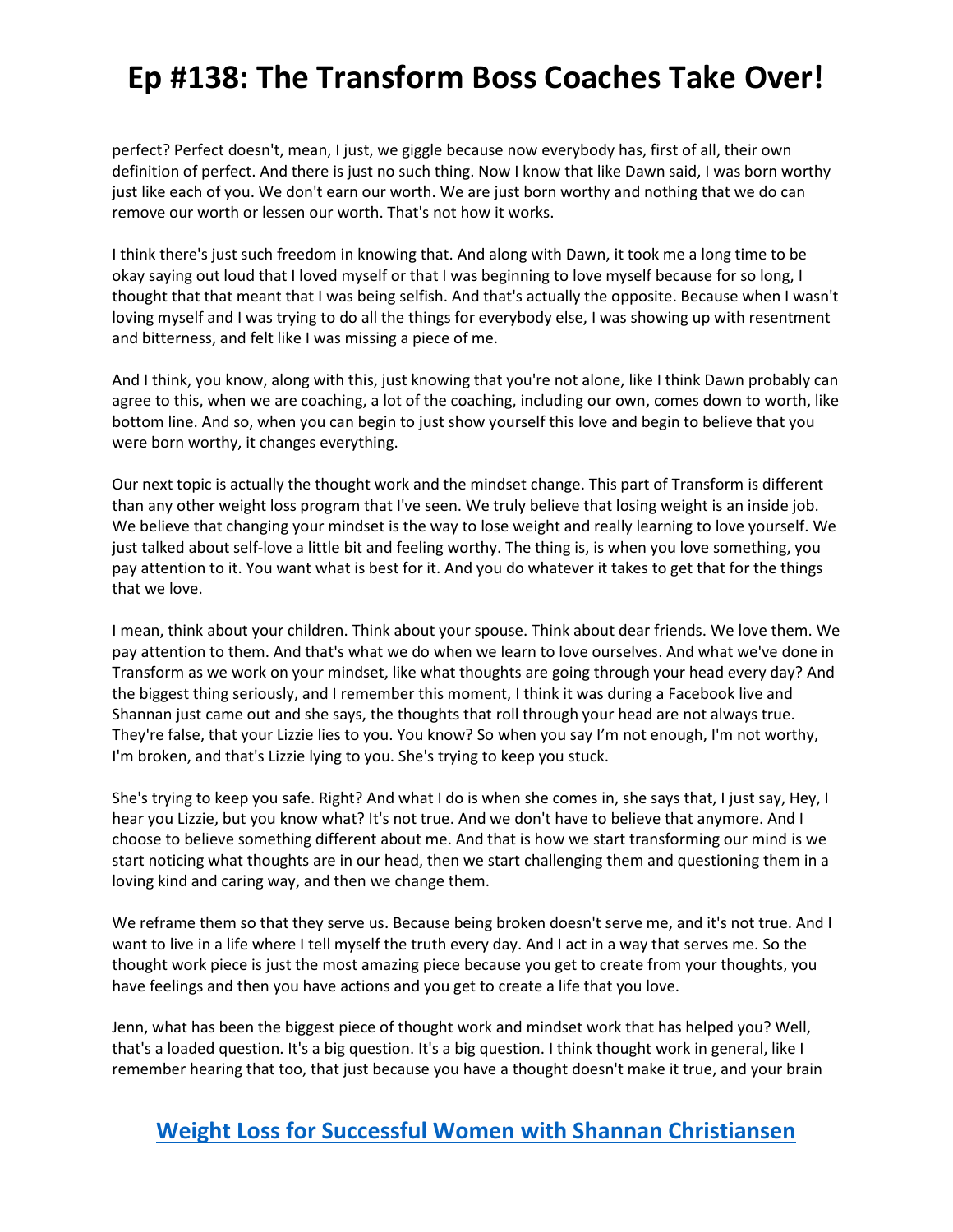wants to explode, because I think a lot of us think you're dealt with your thoughts and deal with it, right? This is who you're going to be. And this is what you're going to think.

Recently, we just came back from Unstoppable Live and we really focused on relationships, all sorts of relationships. And for me, this thought work around relationships with my husband, just to point out one, of course I have like multiple examples, but with my husband, I think throughout our marriage, I've had different times where I thought, you know, why isn't he showing up this way?

Why would he respond that way? Why isn't he reacting a different way? Right. I had all these different manuals for him of how he was supposed to show up. It created the multiple feelings, right? Depending on the thought, of sadness of resentment of frustration. And I'm sure he's felt the same for me. But through this work, when we really focused on relationships at Unstoppable, what we focus on is going to grow. So if I want to focus on, you know, how my husband didn't take out the trash or he didn't put the clothes in the laundry basket, whatever it might be, then that's going to create a feeling for me of frustration and annoyance. And then my actions are going to be one way from that.

Or I get to focus on this amazing father that my boys have, this incredible loving husband that I get to have, and my feeling from that is just love. Like I love this man. And the way that I'm going to show up when I feel love is completely different than resentment and anger and frustration. And so I just think, of course, you know, Dawn and I have been doing this for a little bit, it takes time. This isn't something that you just do once and it's fixed. We still do the work every day. Every day. This is a lifelong journey. But knowing that I think the more that you do it, you really begin to come into awareness of when it's happening.

Thoughts that you don't, that aren't serving you. And then you just like Dawn had said, you just say, okay, that's not the truth. This is what we want to believe instead. And you shine a light on those thoughts instead of pushing away from them and trying to hide them. You just remind Lizzie these aren't what we're going to focus on today and believe.

We're going to think this instead and you move forward and you just get to show up in life. I have like chills right now, thinking of the difference, because this work is life-changing. Thought work is lifechanging And it hasn't just been in my weight loss journey either. Like Jenn says, we do relationship works. Our whole month this month is relationships. And we've talked too, Jenn talked earlier about the manual. Like we all carry what we call these manuals or these books or these stories that we tell about how our partners, friends, neighbors, everyone should act, our children, right? You know, the thing is, is that one of our biggest things that we learned about relationships is the only person we can control is ourselves.

No matter how much we want someone to act a certain way, we can't do it. And we talk about this a lot in Transform. And we talk about that, how that we can come back to ourselves and the only person we can truly control is ourselves, and the relationship with ourselves. And this has seriously been the greatest work of my life is learning about truly how I think about myself and learning how to change that. And it's just been amazing.

So this month coming up, we have a couple of different things in June. Actually, we are opening. So if anyone is interested in joining Transform, this is where we make weight loss fun and get to know lots of